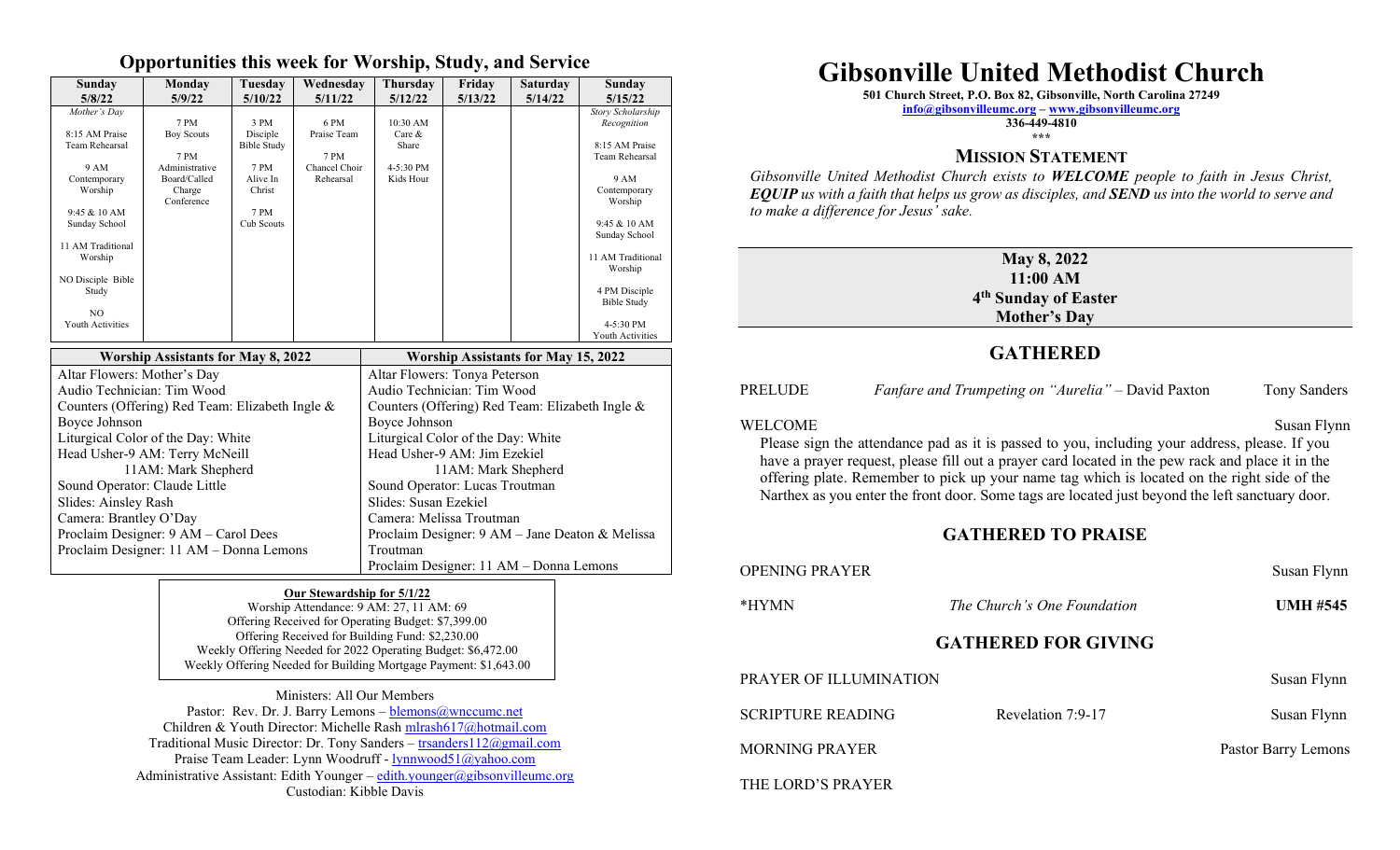| VACATION BIBLE SCHOOL SHARING     |                                                                                                                                                                                                                                                                                                                                                                                                                                                                                                                            | Michelle Rash  | OPPORTUNITIES FOR LEARNING, MISSION, AND WORSHIP |                             | Pastor Barry |
|-----------------------------------|----------------------------------------------------------------------------------------------------------------------------------------------------------------------------------------------------------------------------------------------------------------------------------------------------------------------------------------------------------------------------------------------------------------------------------------------------------------------------------------------------------------------------|----------------|--------------------------------------------------|-----------------------------|--------------|
| <b>INVITATION TO THE OFFERING</b> |                                                                                                                                                                                                                                                                                                                                                                                                                                                                                                                            | Susan Flynn    | *DISMISSAL WITH BLESSING                         | Pastor Barry                |              |
|                                   | <b>CHORAL ANTHEM</b><br>Give Him Glory - Mary McDonald                                                                                                                                                                                                                                                                                                                                                                                                                                                                     |                | <b>POSTLUDE</b>                                  | Italian Hymn - Gordon Young | Tony Sanders |
|                                   | *DOXOLOGY<br>"Praise God, From Whom All Blessings Flow"<br>Praise God, from whom all blessings flow; Praise him, all creatures here below:<br>Praise him, above, ye heavenly host; Praise Father, Son, and Holy Ghost. Amen                                                                                                                                                                                                                                                                                                | <b>UMH #95</b> | *Please stand if you are able                    |                             |              |
|                                   | *DEDICATION OF THE OFFERING                                                                                                                                                                                                                                                                                                                                                                                                                                                                                                | Susan Flynn    |                                                  |                             |              |
|                                   | <b>GATHERED BY THE WORD</b>                                                                                                                                                                                                                                                                                                                                                                                                                                                                                                |                |                                                  |                             |              |
|                                   | <b>MESSAGE</b>                                                                                                                                                                                                                                                                                                                                                                                                                                                                                                             | Pastor Barry   |                                                  |                             |              |
|                                   | <b>GATHERED AND SENT OUT</b>                                                                                                                                                                                                                                                                                                                                                                                                                                                                                               |                |                                                  |                             |              |
|                                   | *THE APOSTLES' CREED: ECUMENICAL VERSION [UMH #882]<br>I believe in God, the Father Almighty,<br>creator of heaven and earth.                                                                                                                                                                                                                                                                                                                                                                                              |                |                                                  |                             |              |
|                                   | I believe in Jesus Christ, his only Son, our Lord,<br>who was conceived by the Holy Spirit,<br>born of the Virgin Mary,<br>suffered under Pontius Pilate,<br>was crucified, died, and was buried;<br>he descended to the dead.<br>On the third day he rose again;<br>he ascended into heaven,<br>is seated at the right hand of the Father,<br>and will come again to judge the living and the dead.<br>I believe in the Holy Spirit,<br>the holy catholic church,<br>the communion of saints,<br>the forgiveness of sins, |                |                                                  |                             |              |

**the resurrection of the body, and the life everlasting. Amen.**